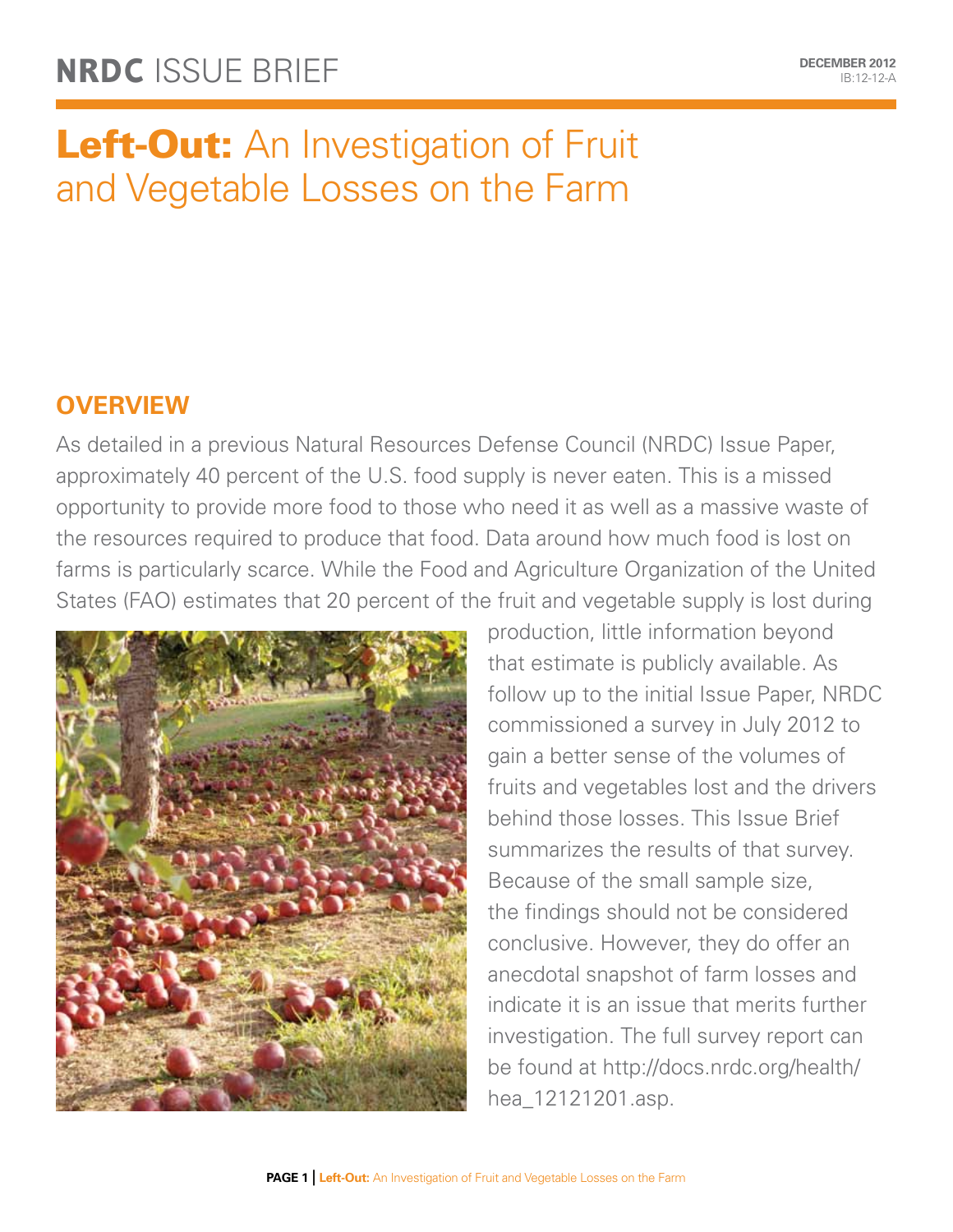## **Drivers of Fruit and Vegetable Loss at Production**

Many different aspects of the current food system prevent fruit and vegetables from getting to market. The following are some of the most prominent drivers cited by survey participants:

- **Diverplanting –** Growers run a riskier-than-average business balancing weather, pests, and complex biological systems. Yet, they are required to provide dependable volumes to their buyers. As a form of insurance that they will have enough produce to meet their demand, growers often plant more than their expected sale volumes. The real or perceived cost of being short on an order is greater than the cost growing additional crop that may not get sold. A main concern is that they will lose a customer.
- **Variable market prices –** Produce is often sold on the "spot market," where products are traded for immediate delivery and prices vary significantly. Low spot prices can mean that the costs of harvesting a crop and getting it to market outweigh the revenue from its sale. When this is the case, a grower may decide to leave entire fields of harvestready product unharvested. These fields are known as "walk-bys" in the industry, and are particularly prevalent in years of high supply.
- **Labor shortages –** Crops can be left unharvested when skilled labor for harvest cannot be found. Growers report that this challenge has increased in recent years.
- **Imperfect product –** Cosmetic and quality considerations such as size, shape, color, blemishes, and ripeness also factor into whether product is sold, and at what price. For some products, workers are trained to skip over small, misshapen, or otherwise unmarketable pieces and leave them in the field. Sometimes, an entire field will be considered unmarketable and won't be harvested. For products which go to packing facilities, another quality check occurs there, resulting in further "culling," or removal of product. Most of this product is perfectly edible.
- **Anticipatory packing –** Processing and packing facilities often must anticipate their daily volumes in advance of receiving actual orders. When order volumes are not as large as forecast, extra packed product is left at the end of the day and must be gone before closing in preparation for the following day. Often the easiest option is to send it to the dumpster.
- **Shelf-life and spoilage –** More broadly, the costs and logistics of ensuring that products remain refrigerated (which extends a product's life) make donating or finding other markets for produce more difficult, time-sensitive, and costly than, for instance, surplus clothing.

# "If we picked our friends the way we selectively picked and culled our produce, we'd be very lonely." David Masumoto, California Farmer and Author

*Source*: http://www.sacbee.com/2012/06/24/4583217/notpretty-but-still-perfect.html#storylink=misearch.

# **Survey Methodology**

The survey was conducted by Milepost Consulting through a small set of in-person interviews with growers and produce packers in Central California in July 2012. A total of 16 large commercial vegetable and fruit growers and packers were interviewed. Where verifiable quantitative data was not available, participants were asked to provide estimates, averages, or ranges based on their experience in the industry. Given the low sample size and unverified nature of the survey, the data in this brief are considered preliminary and anecdotal rather than conclusive. It is NRDC's hope that this preliminary survey will inspire a more comprehensive and robust study in the near future.

Because there is "shrink," or losses, at several points in the farming and packing process, the following framework was established to delineate among different types of losses:

**n** Crop Shrink – The difference between the volume of edible crop available for harvest and the volume sold or donated for human consumption.

*Which is further divided into:*

- **Field Not Harvested –** Edible crop that remains in the field or orchard where an entire area is not subjected to any harvesting, also known as walk-bys.
- **Product left in field after harvesting –** Edible crop that remains after a field or orchard has been harvested due to cosmetic, size, or quality characteristics.
- **Product removed during packing –** Edible crop that leaves the field or orchard but is not sold or donated for human consumption.

Furthermore, for this survey, food is considered edible if it is safe to eat and does not contain any known pathogens or toxins, and whose appearance is such that it would likely be eaten by a gardener if grown in his/her home garden.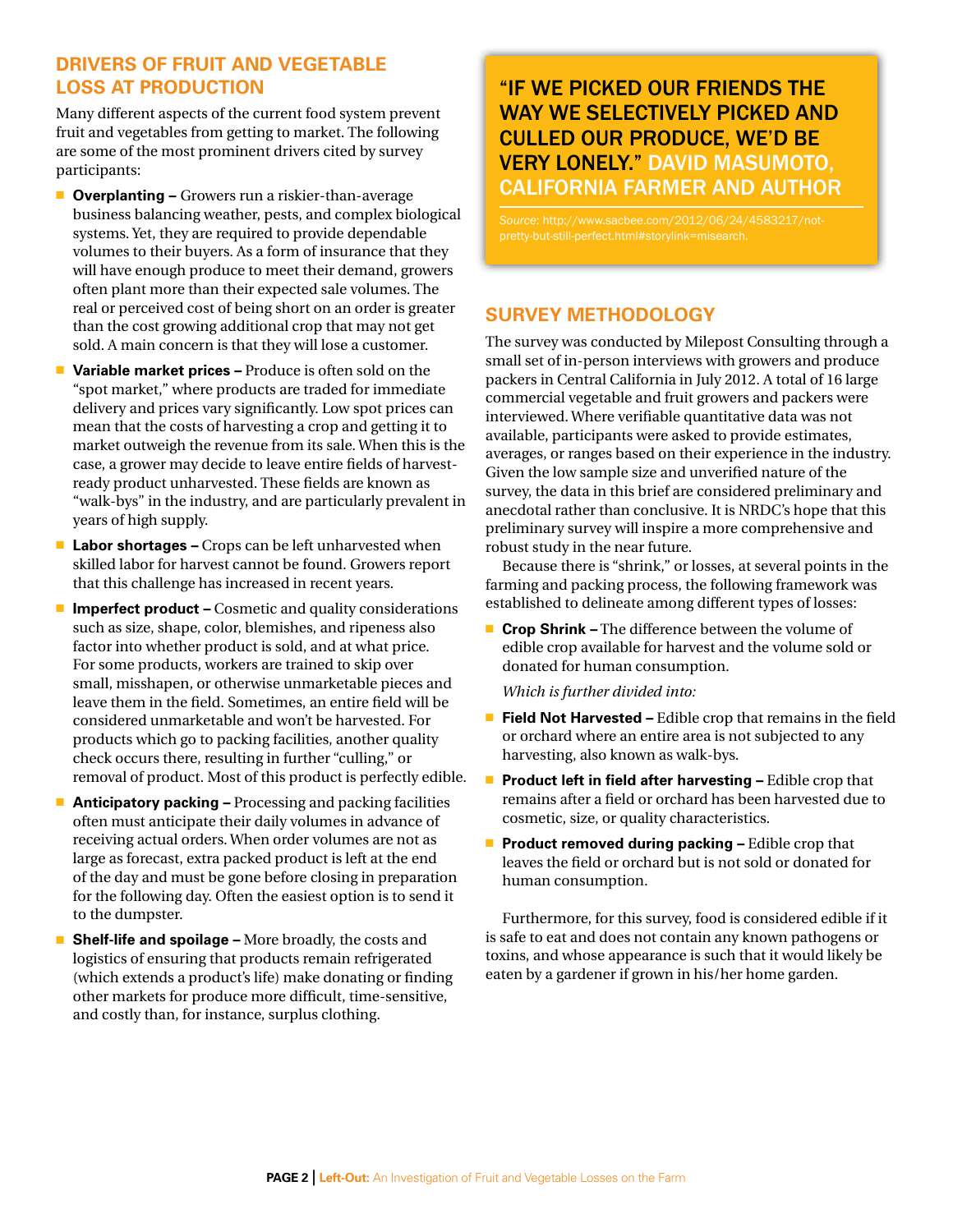## **Survey Results**

Provided by a small sample size, the following estimates only represent case studies of what actual industry-wide losses might look like. Nevertheless, it is important to note that in some instances, the scale can be quite significant. Interviewees included growers and shippers of the following crops: head lettuce, broccoli, pears, cherries, plums, and nectarines. These crops have different characteristics, and the estimated range of losses was much lower for some than others. It should be noted that the estimates of fields left unharvested were significantly greater than estimates that can be deduced from USDA data on planted and harvested acreage.

| <b>Self-Reported Estimates of Crop Shrink by Interviewees</b><br>(% by weight of total available harvest) |                                                  |                                          |
|-----------------------------------------------------------------------------------------------------------|--------------------------------------------------|------------------------------------------|
| <b>Field not harvested</b>                                                                                | <b>Product left in field</b><br>after harvesting | <b>Product removed</b><br>during packing |
| $1 - 30%$                                                                                                 | $1 - 4%$                                         | $2 - 30%$                                |

#### **How much food is this?**

If just 5 percent of U.S. broccoli production is not harvested, over 90 million pounds of broccoli are going uneaten.<sup>1</sup> This would be enough to feed every child that participates in the National School Lunch Program more than 11 4-ounce servings of broccoli.2 In fact, the Farm to Family program of the California Association of Food Banks collected over 5.7 million pounds of broccoli, cauliflower, and celery in the first eighteen months of the program working with just two farming companies.

#### **What are the resource implications?**

The resource implications of unused produce are significant. Monterey County, California produces about 40 percent of U.S. broccoli. If 5 percent of broccoli fields in Monterey County were not harvested, that would represent the unnecessary use of approximately 1.6 billion gallons of water and 450,000 pounds of nitrogen fertilizer (a contributor to global warming and water pollution).3 Considerable amounts of energy, pesticides, and land are also dedicated to product that will not get eaten.

"Of the products I cull, for eight out of ten of them, you wouldn't be able to tell me WHAT'S WRONG." - California Grower

### **Toward Solutions**

There is a sad irony in this situation. On one hand, the United States is facing a nutrition crisis with record-high obesity levels and hundreds of urban and rural "food deserts" where fresh, nutritious food is difficult to obtain affordably. At the same time, mountains of produce never leave the farm. This is not a problem farmers themselves are causing, nor can they fix it alone. Rather, businesses and citizens have an opportunity to come together and collectively provide new and innovative ways to get more of this healthy food to people, and perhaps more income to farmers as well. Here are recommendations for a few potential solutions to explore:

#### **Further Research**

A more comprehensive, detailed study of losses on farms and in packing is warranted. It will be most illustrative to study this issue at the individual crop level to understand the specific drivers and determine which crops have the most opportunity for recovery. It would also be helpful to survey farms of different sizes and with different customer types, as those delineations might change the types of solutions that would work best.

#### **Government**

Government can play a lead role in expanding research of food loss on farms. Both federal and state agencies can start by including loss questions as part of existing surveys or conducting explicit studies to provide a better understanding of the crops which have the most excess volumes and the drivers behind that excess.

California and several other states have passed legislation to provide tax credits to farmers who donate their excess produce. This is a new law in California, and effort should be made to ensure growers are aware of it. The federal government should follow suit with federal tax credits for food donations.

Public purchasing dollars could be used to expand secondary markets for excess produce, including through distribution in schools or other public facilities. Both public and private institutions might consider concurrent picking, where off-grade produce is harvested alongside market grade product (but packed separately).

In addition, the government can keep an eye towards helping growers and farm workers to address the challenge of labor shortages.